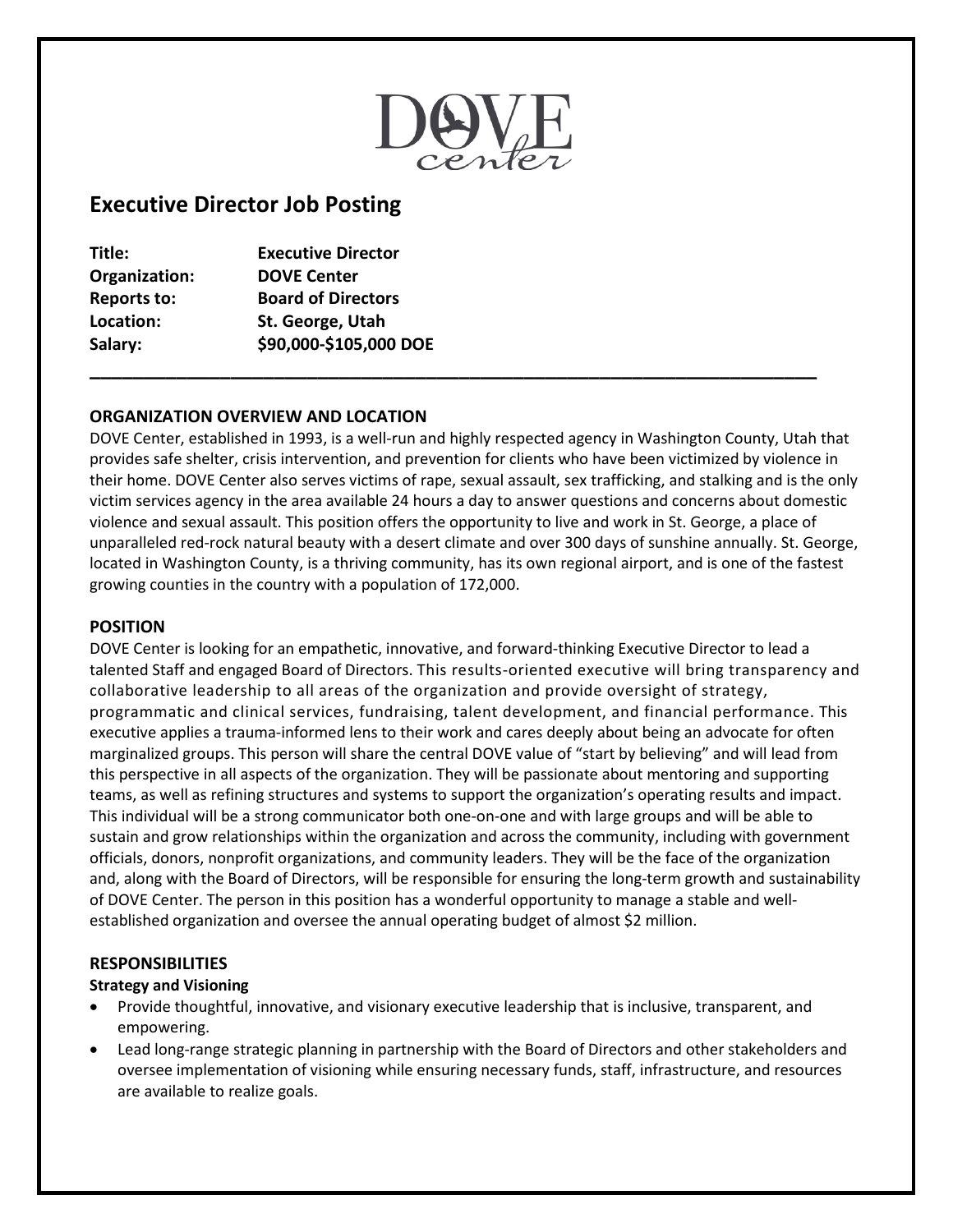• Ensure effective systems to track progress and measure successes that can be effectively communicated to the Board, funders, and other constituents.

## **Internal Leadership and Mission Delivery**

- Inspire, motivate, and lead a team of committed direct service and administrative professionals.
- Advance an inclusive culture that is collaborative, transparent, respectful, and affirming of all backgrounds and identities; be an accessible leader to all staff.
- Continually foster a culture that encourages collaboration within and between departments.
- Maintain a professional climate that supports staff in setting and achieving goals while attracting and retaining top-quality personnel.
- Directly manage members of the senior leadership team.
- Remain informed regarding legislative issues and become involved with public policy initiatives as needed.
- Continue to use data to inform decision-making and strategy.

## **Fundraising and Communications**

- Work with the development team to fully understand all existing and potential funding streams.
- Expand fundraising activities to support sustainability and meet the challenges and opportunities resulting from rapid population growth.
- Maintain a portfolio of major donors for cultivation, engagement, and moves management.
- Serve as lead spokesperson while also cultivating other spokespeople amongst Staff and Board.

#### **Financial Management**

- Work in partnership with the Board and Accounting Manager to manage the budget and daily financial operations to ensure maximum utilization of resources and financial positioning for the organization.
- Ensure compliance with government funding requirements.
- In partnership with Board and Staff, ensure effective budget development and management.

#### **Board Relations**

- Collaborate with and support the Board in fulfilling its governance and fiduciary duties.
- Partner with the Board to implement the strategic plan and identify areas of growth.
- Work in partnership with the Board to identify, solicit, and acquire new sources of funding.
- Report regularly and transparently to the Board on all operational, financial, and clinical progress and challenges.
- Support effective Board recruitment, retention, evaluation, and training.

#### **WHO ARE YOU?**

- **You are passionate.** You care deeply about the importance of trauma-informed services, your role, and our impact. That passion energizes you.
- **You lead with empathy.** You are kind and compassionate and also decisive when you need to make the hard decisions.
- **You invest in people.** You don't lead with ego; you recognize you are part of a whole. You learn from others, coach those around you, and advocate for the people you work with.
- **You are skilled in conflict resolution.** You know how to address difficult situations with grace and develop resolutions that everyone can support, even if they don't agree.
- **You are an ambassador.** You are a skilled communicator and storyteller with high emotional intelligence and maturity who loves public speaking, connecting with others, and building relationships.
- **You have deep knowledge of the nonprofit sector.** You are an experienced, innovative professional with proven ability to successfully manage and lead a social service organization.